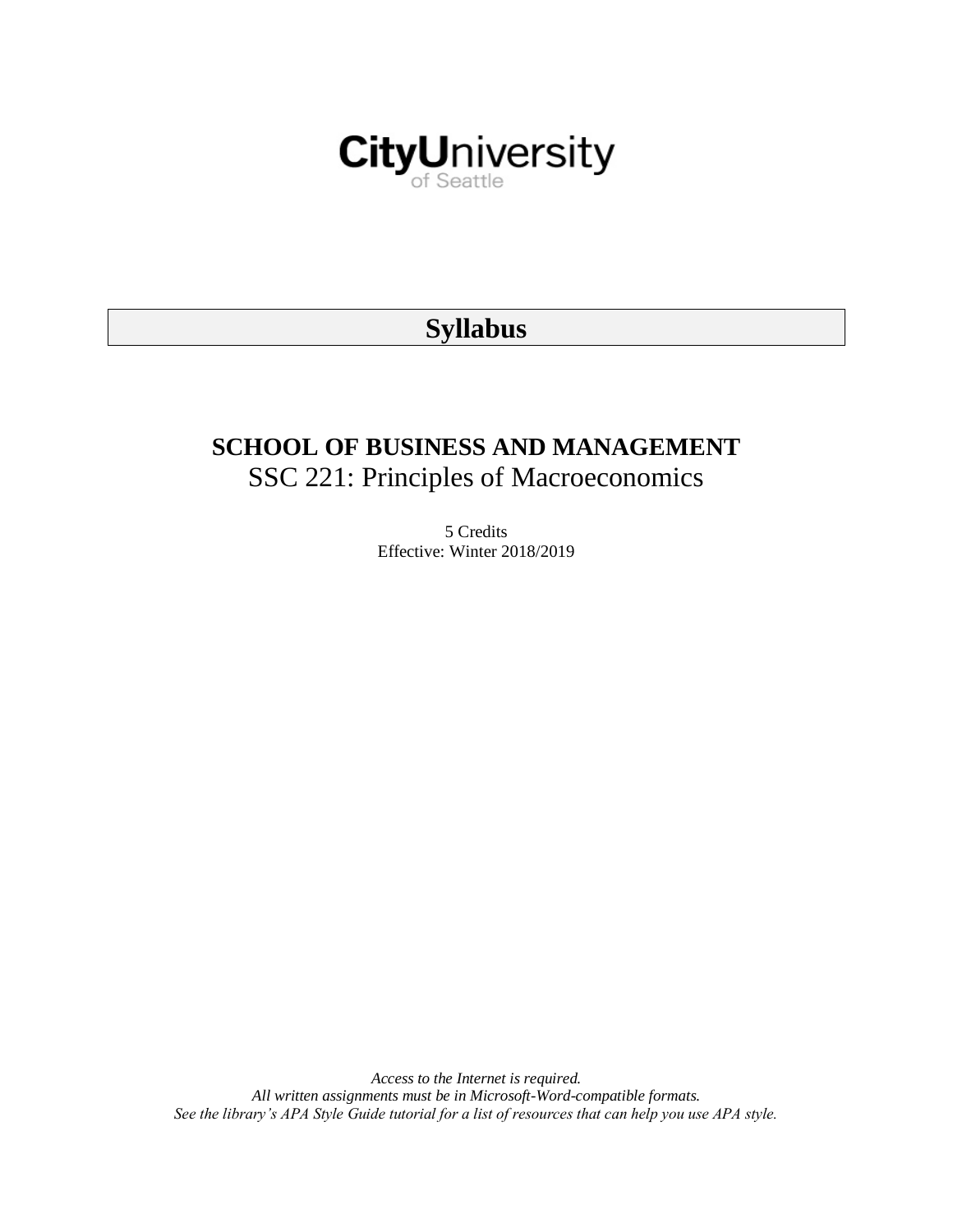# **FACULTY**

Faculty Name: FACULTY NAME

Contact Information: CONTACT INFORMATION

#### [INSTRUCTOR MAY INSERT PERSONAL MESSAGE IF DESIRED]

# **COURSE DESCRIPTION**

This course is an introduction of macroeconomic theory with real world applications. Topics include: Inflation, unemployment, poverty, deficits, taxes, interest rates, gross domestic product, recession, and international trade. This course will help you apply the skills and tools learned from theory to current world events.

# **COURSE RESOURCES**

Required and recommended resources to complete coursework and assignments are available from the [Course Document Lookup.](https://documents.cityu.edu/coursedocumentlookup.aspx)

# **CITYU LEARNING GOALS**

This course supports the following City University learning goals:

- Professional competency and professional identity
- Lifelong learning

### **COURSE OUTCOMES**

In this course, learners:

- Analyze case studies relating to macroeconomics
- Reflect on macroeconomic issues and potential impacts and solutions at local and global levels
- Explain the Federal Reserve Bank's function to influence monetary interest rates and supply

# **CORE CONCEPTS, KNOWLEDGE, AND SKILLS**

- Business cycle
- Demand and supply analysis
- Fiscal and monetary policy
- GDP and economic growth
- Inflation and unemployment
- International trade and finance
- Stock markets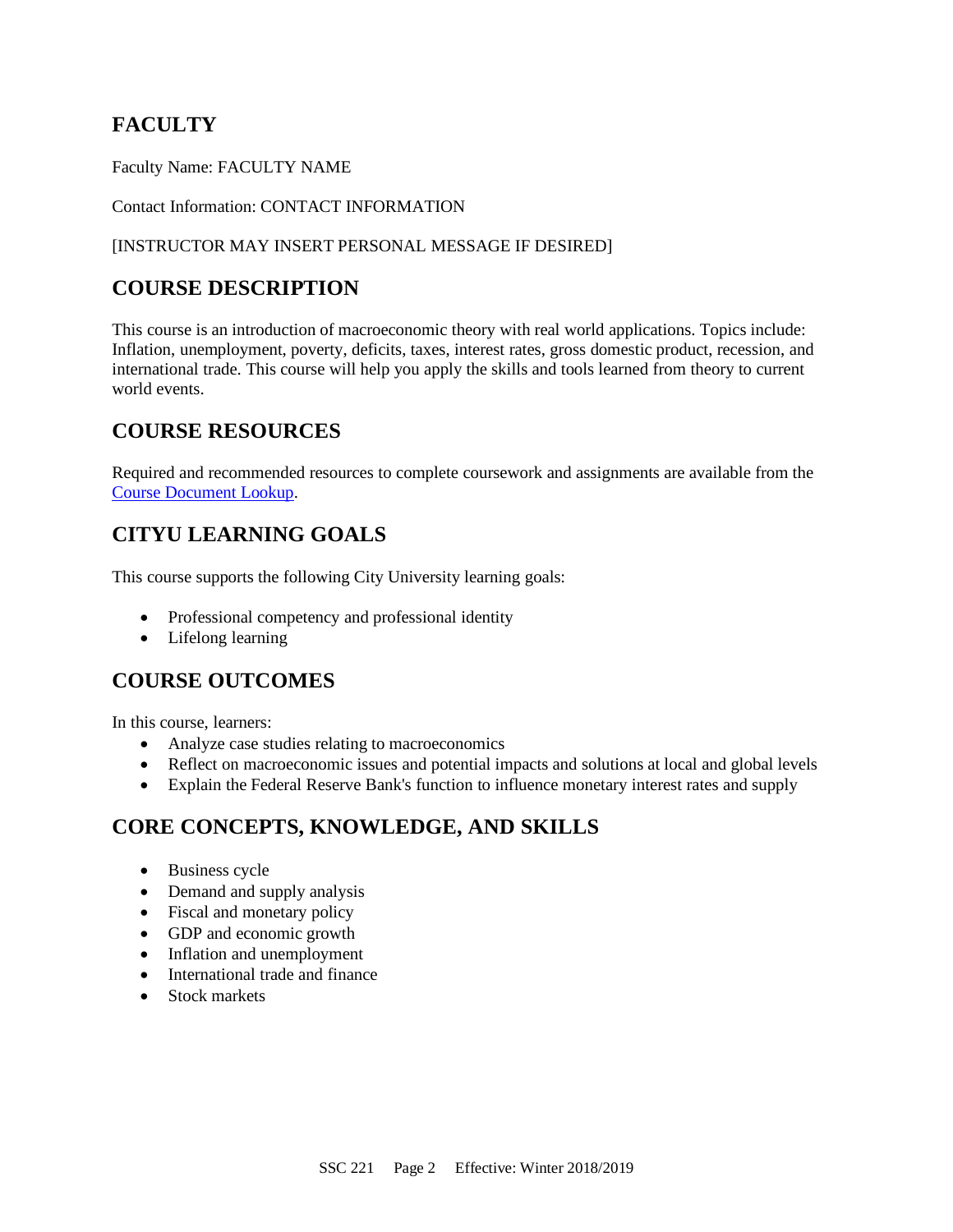# **OVERVIEW OF COURSE GRADING**

The grades earned for the course will be derived using City University of Seattle's decimal grading system, based on the following:

| <b>Overview of Required Assignments</b> | % of Final Grade |
|-----------------------------------------|------------------|
| Course activities                       | 50%              |
| Case Study Assignment 1                 | 15%              |
| Case Study Assignment 2                 | 15%              |
| Research & Reflection Paper             | 20%              |
| <b>TOTAL</b>                            | 100%             |

## **SPECIFICS OF COURSE ASSIGNMENTS**

The instructor will provide grading rubrics that will provide more detail as to how this assignment will be graded.

#### Course activities

Class participation through discussion and other activities are integral parts of this course. To provide structure for balanced participation and allow maximum benefit of enhanced discussion activities and learning, the following are required: 1) Post initial responses to discussion questions; 2) Post at least two thoughtful and topic-relevant comments or questions in response to classmates' posts on at least two different days during the school week; and 3) Respond to any questions the instructor or classmates have regarding the original post by the end of the school week. Other activities that support course outcomes (quizzes, knowledge checks, etc.) may be assigned.

| <i>Components</i>              | % of Grade |
|--------------------------------|------------|
| <b>Timeliness of Responses</b> | 25%        |
| <b>Quality of Responses</b>    | 25%        |
| <b>Quantity of Responses</b>   | 25%        |
| <b>Style and Mechanics</b>     | 25%        |
| <b>TOTAL</b>                   | 100%       |

#### Case Study Assignment 1

Students summarize and assess a case study relating to course content. The summary includes an overview of the case study, plus an assessment of the study and a reflection of how key learnings from this case study might apply to student's career. This assignment allows students to reflect on a real-life scenario and broaden their perspective of macroeconomics. This 5- to 6-page paper includes: 1) title page; 2) three- to four-page body; and 3) reference page. The paper must cite at least three scholarly sources and be formatted in APA Style. An abstract is not required. Students select a case study of their choosing or from a list provided by the instructor.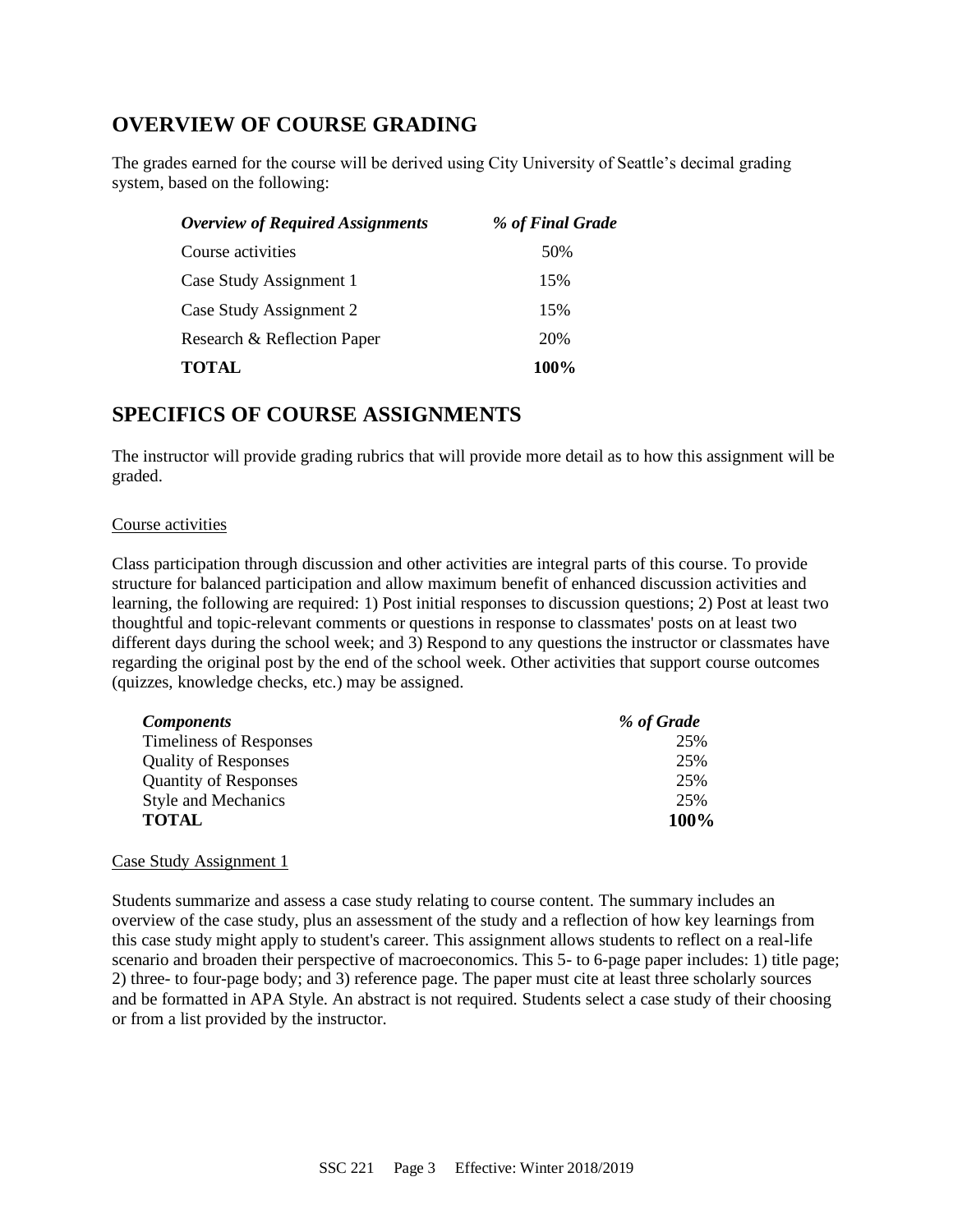| <b>Components</b>                    | % of Grade |
|--------------------------------------|------------|
| Use of course concepts               | 30%        |
| Organization and Coherence           | 30%        |
| APA style (citations/reference list) | 10%        |
| APA Style (formatting)               | 10%        |
| <b>Style and Mechanics</b>           | 20%        |
| <b>TOTAL</b>                         | 100%       |

#### Case Study Assignment 2

Students summarize and assess a case study relating to course content. The summary includes an overview of the case study, plus an assessment of the study and a reflection of how key learnings from this case study might apply to student's career. This assignment allows students to reflect on a real-life scenario and broaden their perspective of macroeconomics. This 5- to 6-page paper includes: 1) title page; 2) three- to four-page body; and 3) reference page. The paper must cite at least three scholarly sources and be formatted in APA Style. An abstract is not required. Students select a case study of their choosing or from a list provided by the instructor.

| <b>Components</b>                    | % of Grade |
|--------------------------------------|------------|
| Use of course concepts               | 30%        |
| Organization and Coherence           | 30%        |
| APA style (citations/reference list) | 10%        |
| APA Style (formatting)               | 10%        |
| <b>Style and Mechanics</b>           | 20%        |
| <b>TOTAL</b>                         | 100%       |

#### Research & Reflection Paper

Students select an issue related to course content and reflect on its potential impacts and solutions at local and global levels. Issues could relate to inflation, unemployment, poverty, deficits, taxes, interest rates, gross domestic product, recession, or international trade. The paper includes: 1) Overview of the issue; 2) Description of local or global perspectives; 3) Impacts to local and global economies; 4) Potential solutions to the issue; and 4) Reflection of student's perspective of the issue. This assignment demonstrates students' understanding of macroeconomics and helps them form educated opinions of different economic policies. Students are assessed on their ability to apply course concepts, synthesize supporting evidence, reflect on diverse perspectives, and write cohesive paragraphs including a thesis statement that is fully supported throughout the paper. This 5- to 6-page paper includes: 1) title page; 2) three- to four-page body; and 3) reference page. The paper must cite at least three scholarly sources and be formatted in APA Style. An abstract is not required.

| <b>Components</b>                    | % of Grade |
|--------------------------------------|------------|
| Use of course concepts               | 30%        |
| Organization and Coherence           | 20%        |
| APA style (citations/reference list) | 10%        |
| APA Style (formatting)               | 10%        |
| <b>Style and Mechanics</b>           | 10%        |
| Self-reflection                      | 20%        |
| <b>TOTAL</b>                         | 100%       |

### **COURSE POLICIES**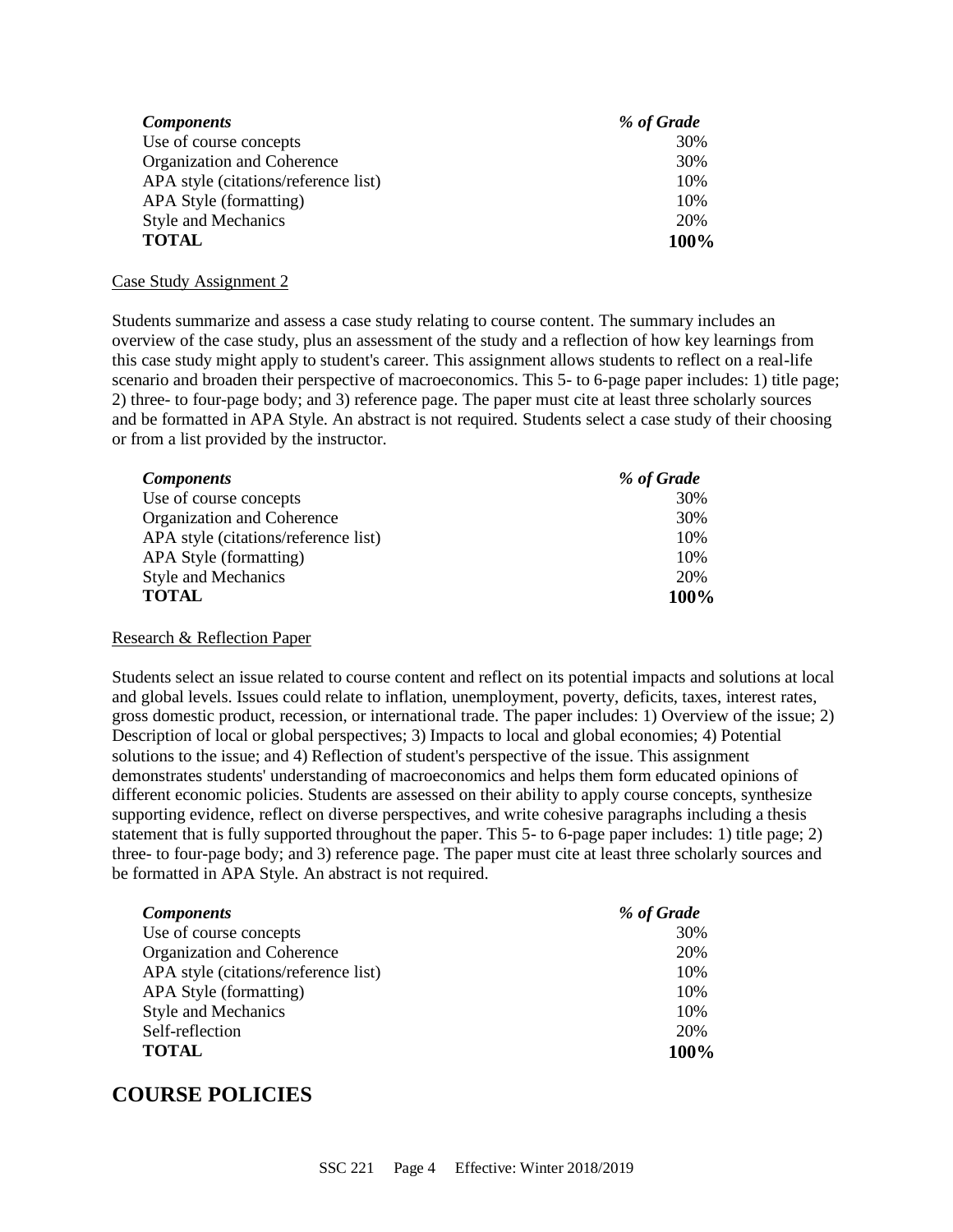#### **Late Assignments**

See Late Policy under Course Information in Blackboard.

#### **Participation**

See Participation Policy under Course Information in Blackboard.

#### **Professional Writing**

Assignments require error-free writing that uses standard English conventions and logical flow of organization to address topics clearly, completely, and concisely. CityU requires the use of APA style.

### **UNIVERSITY POLICIES**

You are responsible for understanding and adhering to all of City University of Seattle's academic policies. The most current versions of these policies can be found in the [University Catalog](http://www.cityu.edu/catalog/) that is linked from the CityU Web site.

#### **Title IX Statement**

City University of Seattle and its faculty are committed to supporting our students and seeking an environment that is free of bias, discrimination, and harassment. If you have encountered any form of sexual misconduct (e.g. sexual assault, sexual harassment, stalking, domestic or dating violence), we encourage you to report this to the University. If you speak with a faculty member about an incident of misconduct, that faculty member must notify CityU's Title IX coordinator and share the basic fact of your experience. The Title IX coordinator will then be available to assist you in understanding all of your options and in connecting you with all possible resources on and off campus.

To view CityU'S sexual misconduct policy and for resources, please visit th[e Campus Safety and Title IX](https://goo.gl/NJVVvh)  [Page](https://goo.gl/NJVVvh) in the my.cityu.edu portal.

#### **Scholastic Honesty**

Scholastic honesty in students requires the pursuit of scholarly activity that is free from fraud, deception and unauthorized collaboration with other individuals. You are responsible for understanding CityU's policy on scholastic honesty and adhering to its standards in meeting all course requirements. A complete copy of this policy can be found in the [University Catalog](http://www.cityu.edu/catalog/) in the section titled *Scholastic Honesty* under *Student Rights & Responsibilities*.

#### **Attendance**

Students taking courses in any format at the University are expected to be diligent in their studies and to attend class regularly.

Regular class attendance is important in achieving learning outcomes in the course and may be a valid consideration in determining the final grade. For classes where a physical presence is required, a student has attended if s/he is present at any time during the class session. For online classes, a student has